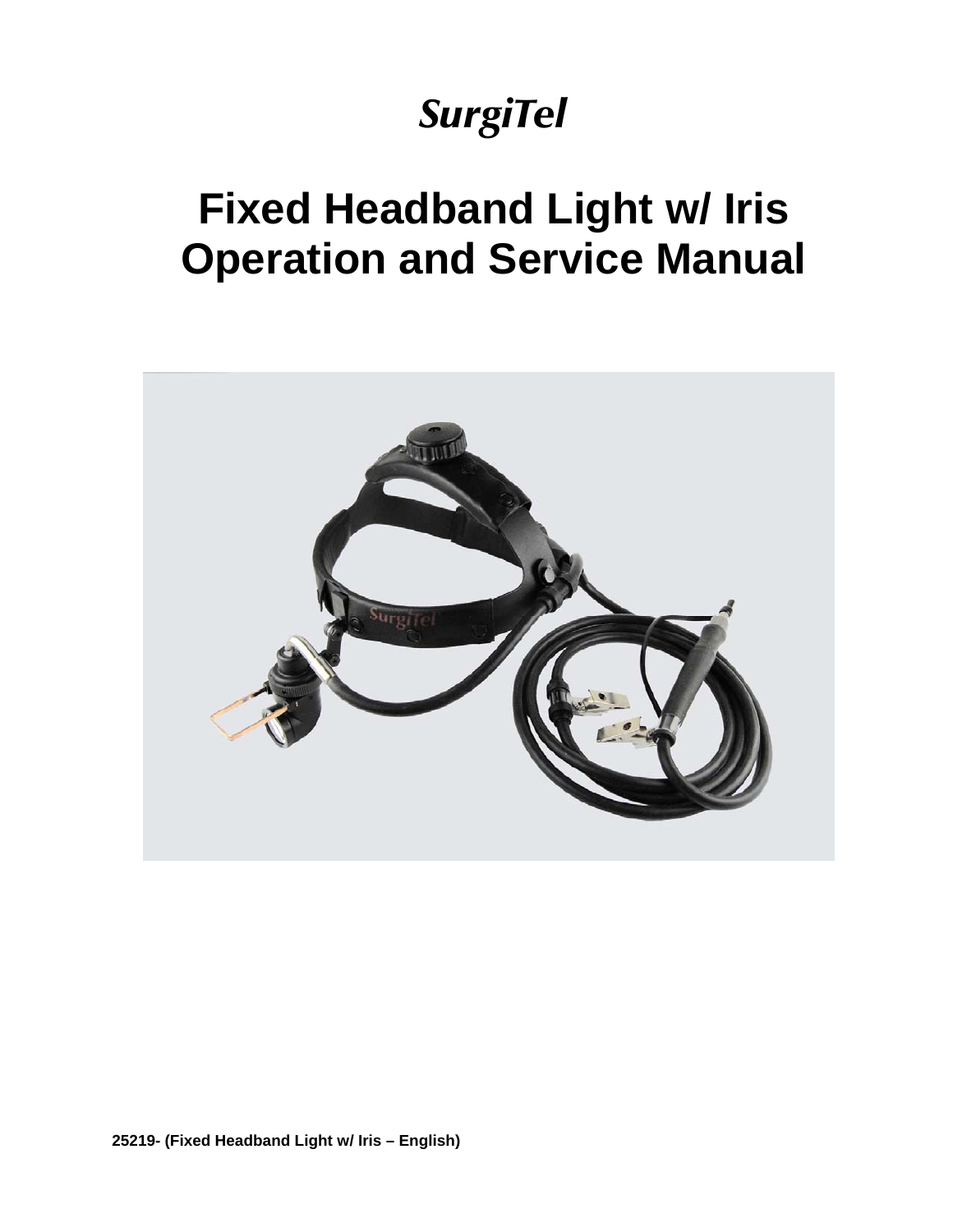## **TABLE OF CONTENTS**

|                  |                                                                           | <b>PAGE</b> |
|------------------|---------------------------------------------------------------------------|-------------|
| 1.               | <b>INDICATION FOR USE</b>                                                 | 3           |
| 2.               | <b>GENERAL WARNINGS</b>                                                   | 3           |
| 3.               | <b>ASSEMBLING THE HEADLIGHT SYSTEM</b><br><b>3.1 SYSTEM CONFIGURATION</b> | 4<br>5      |
| 4.               | <b>PACKAGE CONTENTS</b>                                                   | 5           |
| 5.               | <b>MAINTENANCE</b>                                                        | 6           |
| 6.               | <b>CLEANING</b>                                                           | 6           |
| $\overline{7}$ . | <b>REPLACEMENT PARTS</b>                                                  |             |
| 8.               | <b>WARRANTY AND REPAIR</b>                                                |             |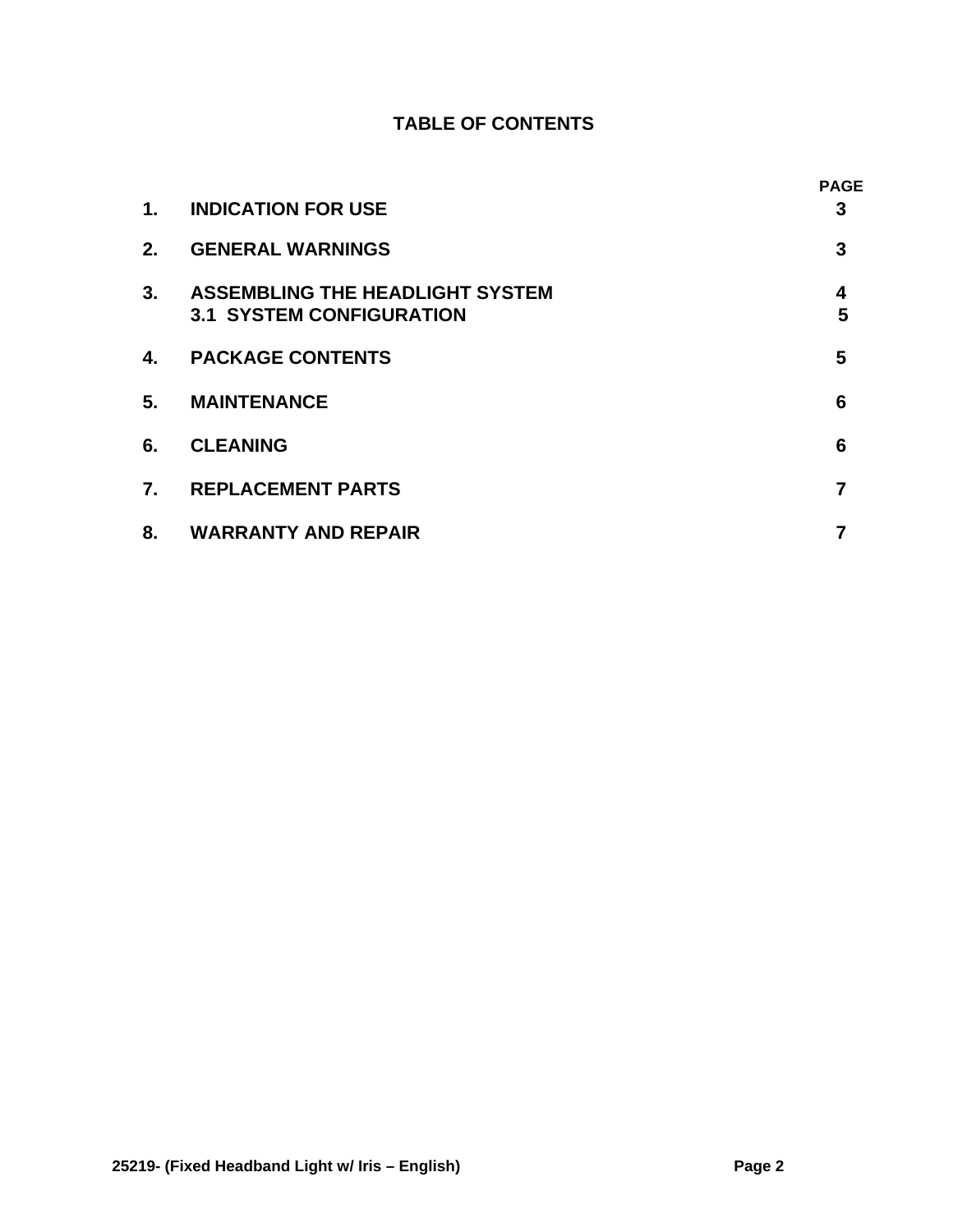# **1. INDICATION FOR USE**

### *Congratulations on the purchase of your new fixed headband light system.*

This fiber optic headlight system is designed to deliver illumination from a high intensity light source for surgical site illumination. This operator manual will help you to install the device and optimally integrate it with other components of your system. It will also instruct you how to make adjustments, cleaning, maintenance and service guidelines as well as recommendations for best performance results.

## **2. GENERAL WARNINGS**

- The user of this product should be thoroughly familiar with theuse and care of this product.
- The user should carefully study the manual before making any attempt to use this product clinically.
- Follow the instructions in the operating manual of other manufacturer's equipment when used with this product.
- Before each procedure, carefully inspect the fiber optic cable to ensure the proper maintenance and sterilization (when recommended).
- Light sources using high intensity lamps will produce heat as well as light. The high output of such systems can cause burns.
- Use care not to point the light directly at the eyes during operation; the brilliant light can cause severe eye discomfort.

### *FIRE HAZARD: DO NOT DRAPE OR COVER THE LIGHT SOURCE OR THE FIBER OPTIC CABLE WHILE IT IS OPERATING. DO NOT PLACE THE FIBER OPTIC CABLE END ON ANY FLAMMABLE OBJECT WHILE IT IS OPERATING.*

**CAUTION: The metal end fittings of the fiber optic cable get hot during operation. Allow to cool outside the light source for at least 5 minutes before touching.**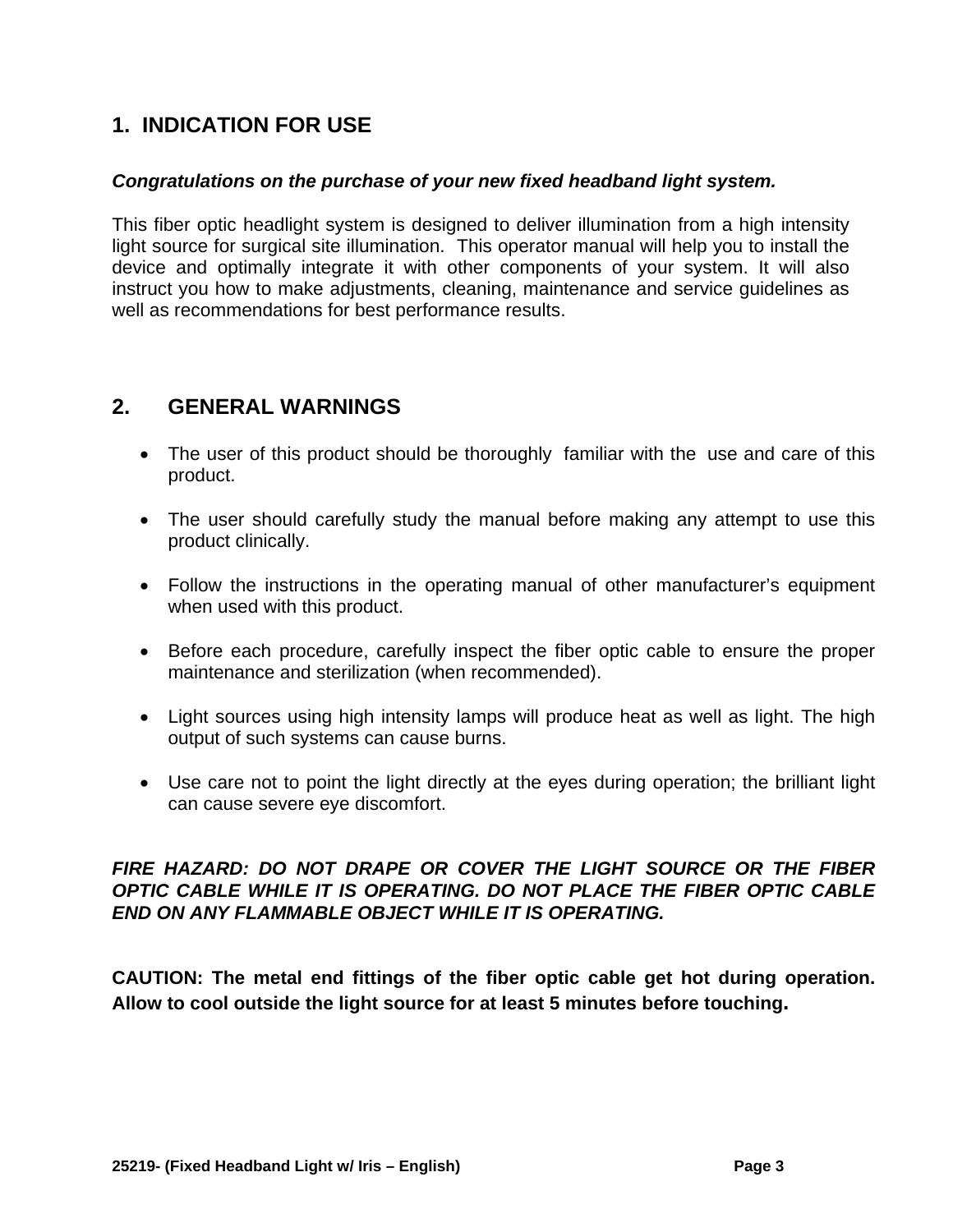# **3. ASSEMBLING THE FIXED HEADBAND LIGHT SYSTEM**

*Before continuing, remove the protective caps.* 

To attach the fiber optic cable, insert the instrument end into the headlight module until it snaps in place (Figure 1).

To remove the cable, grasp the body of the light module in one hand and the metal part of the cable in the other and pull up.

Remember, the fiber optic cable is made of glass fibers. When adjusting the cable on the headband, do not bend the cable at an angle of more than 60 degrees.

Next, place the headband on your head; make size adjustments turning the knob on the top of the headband until it is just above the ears. Then turn the knob at the rear of the headband until it feels comfortable.

Once the headlight module and cable are connected, the unit is ready for use.

The system comes with gown clips to relieve the weight of the cable from the headband. One gown clip is attached just below the shoulder; the other is used to connect the cable to the surgeon's gown. This eliminates the risk of tripping or dropping the illuminator end.

*CAUTION: The metal portion of the fiber optic cable at the light source gets hot during operation. Allow cooling for a minimum of 5 minutes outside the illuminator before touching.*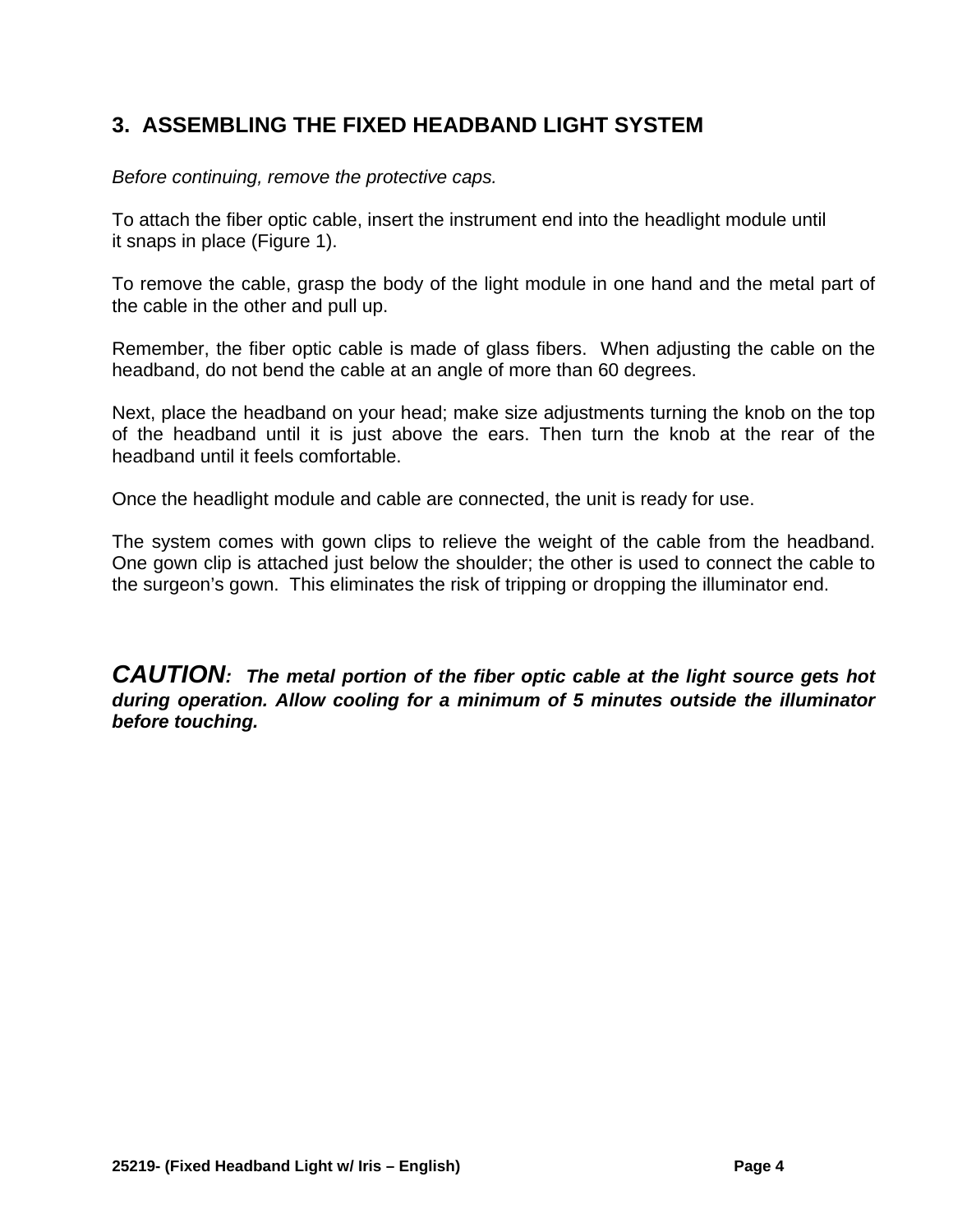## **3.1 SYSTEM CONFIGURATION**



## **4. FIXED HEADBAND LIGHT W/ IRIS PACKAGE CONTENTS**

Each fixed headband light system includes:

- Headlight module with variable focus from 20mm to 80mm spot size
- Ergo Headband
- 5mm fiber optic headlight cable
- Two garment clips
- Light source box FO cable adapter (not shown above)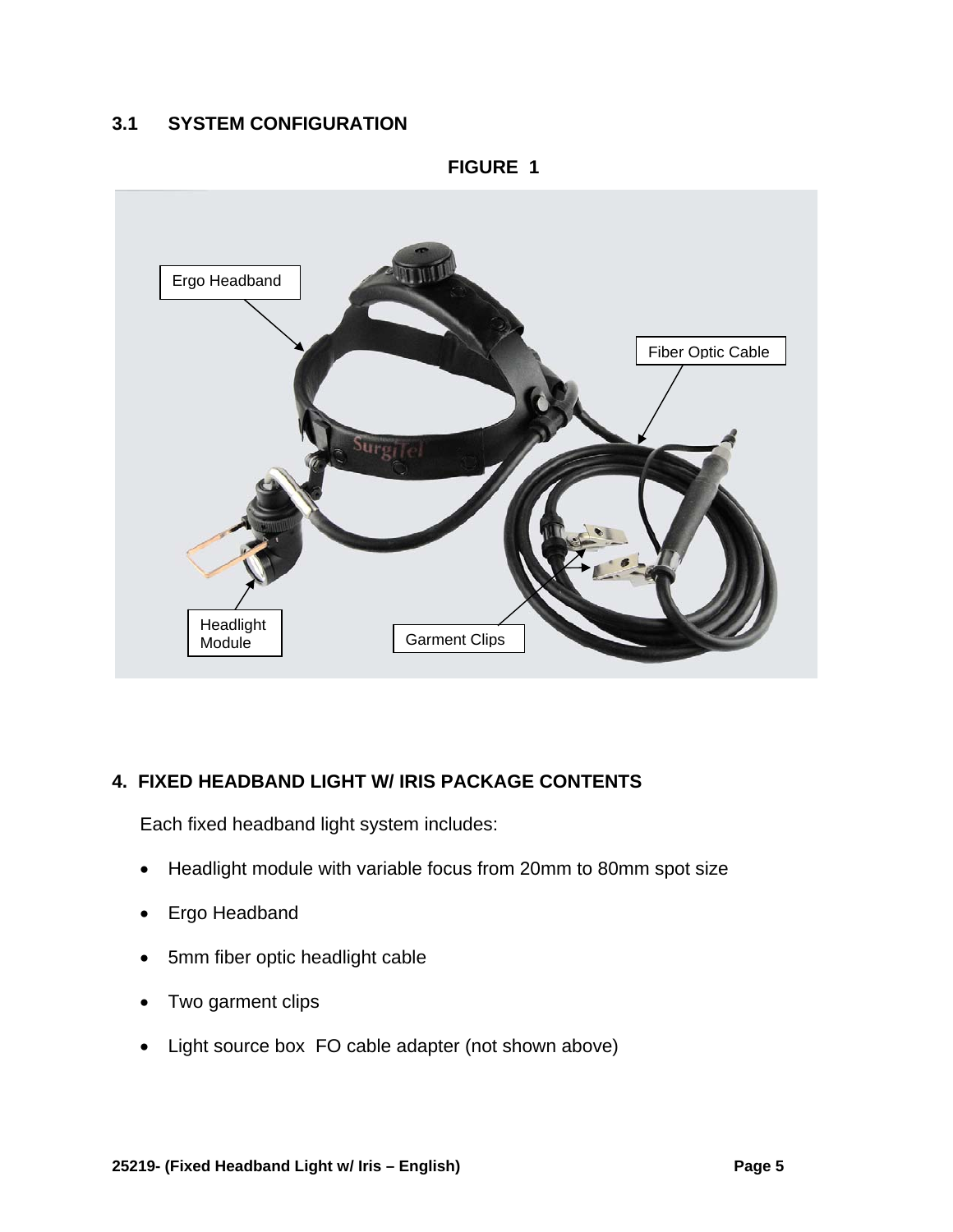## **5. MAINTENANCE**

Storing the fixed headband light system in a safe place will prolong the life of the unit. Fiber optic cables are an optical instrument and subject to breakage. The following guidelines will help in sustaining the headlight systems useful life:

- Forming the cable in sharp angles and kinks should be avoided whenever possible. The internal fibers are made of glass that will break under these conditions.
- Keep the optical faces of the cable from touching hard surfaces which may cause scratches on the surface. Scratches on the surface will diminish the light output.
- When cuts or punctures are visible in the silicone tubing, the cable is no longer safe to use; it should be taken out of service immediately.

## **6. CLEANING**

The headlight module can be wiped with alcohol. The lens should be cleaned only with lens tissue, available in any camera store; follow the directions on the package. Follow all applicable blood-borne pathogen procedures as required by OSHA and/or your hospital, when cleaning, disinfecting and sterilizing.

The headband can be cleaned with an alcohol wipe down or washed with a lukewarm solution of water and mild detergent. Rinse thoroughly.

The cable and optics module can also be cleaned with an alcohol wipe down.

**WARNING: Do not autoclave the headband, lensed cables or optics module.**